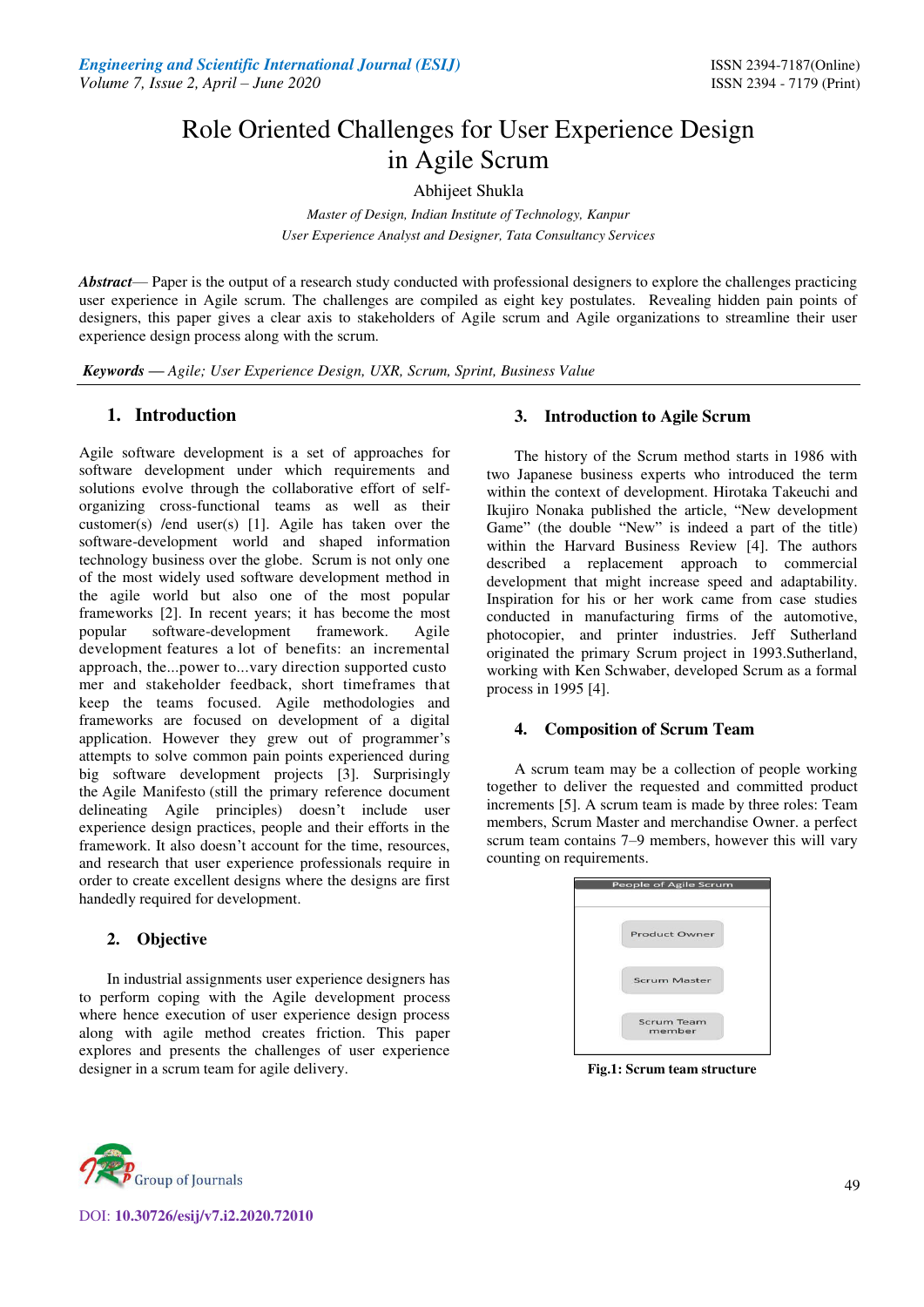## *Engineering and Scientific International Journal (ESIJ)* **ISSN 2394-7187(Online) ISSN 2394-7187(Online)** *Volume 7, Issue 2, April – June 2020* ISSN 2394 - 7179 (Print)

The assignment objectives are a set of backlog which is a list of tasks identified by the Scrum team to be completed in a fixed timeframe. The timeframe is called sprint, during the sprint planning meeting the team selects some number of product backlog items usually in the form of user stories and identifies the tasks necessary to complete each user story [6].

## **5. Product Owner**

Product Owner is a representative of customer to the team and gives direction to the team towards right goal. Role takes care of product backlog and its prioritization, user stories grooming and sprint start/end. He/she is available for his team to answer their queries. A product owner holds the merchandise vision and its business value in industry and conveys this vision to the team through product backlog.

#### *5.1 Scrum Master*

Scrum Master looks after the team and shelters it from external interruptions. He/she is the scrum coach, and facilitates the team to focus on their goal within a sprint.

## *5.2 Scrum Team Member*

The scrum teams are self-organized team and are responsible for completing the tasks they picked up in a sprint. Typically a scrum team has 1 user experience designer, 1 tester and multiple developers.

## **6. Research Method**

Information regarding the study conducted for collecting data regarding roles and challenges of user experience designers is as follows.

- *Research method:* Contextual inquiries, informal interviews, literature study.
- *Participant:* A set of 50 professional designers.
- *Locations:* designers employed over the globe, not collocated.
- *Nature of employment:* Regular and long term contract.
- *Type of organizations:* Multinational companies.
- *Professional experience range of participant:* 1 to 10 years Average duration of interview: 40 to 90 minutes.
- *Analytics using design thinking:* Card sorting, mind mapping, personal building and user journey mapping.

# **7. Research Outcomes**

Collected qualitative data was analyzed using design thinking methods to derive meaningful information.



DOI: **10.30726/esij/v7.i2.2020.72010**

Interrelated data sets were clustered to cover maximum analyzed information.



#### **Fig-2: Roles influencing user experience design in a scrum team**

Figure 2 is an arrangement representing generalist to specialist roles which are stakeholders in shaping and delivering user experience in scrum framework. Product owner and user experience designers are at the far end of the bar however in practice they should be the closest as product owner is the representative of client to the team and user experience designer is representative of end user to the team. The analyzed and clustered challenges are presented in the further section of this paper and discussed under the 8 key postulates.

The following postulates share 8 key challenges faced by user experience designers.

#### *7.1 Development Based Estimation*

 Sprints are time bound activates and divides the time for user stories in an even pattern, where estimation is done for the development output inclusive of design estimation.

#### *7.2 Lack of Design Progress Tracking*

 Progress of any project/assignment is measured by the development progress, so there is no progress if there is no development irrespective of the design progress.

#### *7.3 Absence of Design Brief*

 Problem statement or design brief is replaced by user stories which lag in projecting overall vision of the product to be designed. User experience design requires holistic understanding of the product vision where user stories are micro specification fails to articulate the product vision.

#### *7.4 No Validation of Requirement*

 User stories convey design requirements but are not accompanied with any validation, which can articulate the